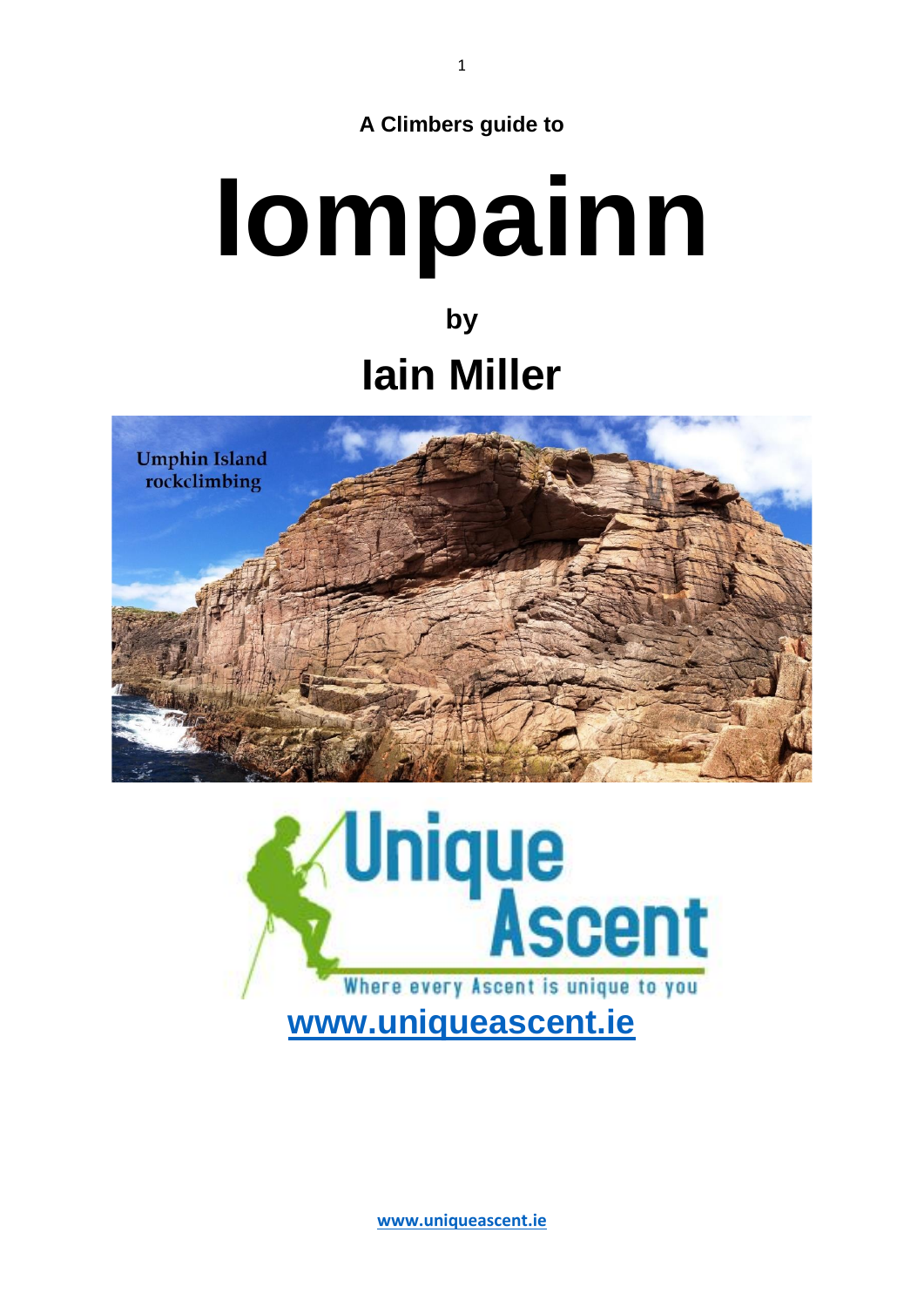## **Oileán na Iompainn**

Iompainn (Umfin or Umphin) is a small uninhabited island living on the sea ward side of Inis Meáin and just to the North of the much better known **[Gola Island Guide](https://uniqueascent.ie/gola-island-guide)**. The island sits approximately 3 KM from mainland Donegal and is normally surrounded by mildly tetchy ocean.

Iompainn is home to a ground nesting colony of several hundred sea birds and sees very few visitors of the human kind. Access to the island is by boat or if you are feeling Olympic by swim. There is no regular ferry service to the island and leisurely sea kayak paddle is an excellent way to approach and visit the island.



On the landward (Donegal mainland) side of Iompainn there is a perfect natural harbour and shelved landing beach between mainland Iompainn and the outlaying Tornacolpagh Island. The channel between the islands provides a very shelter landing spot which at low tide allows you to walk between the island as the sea retreats. The rest of Iompainn coastline is very exposed to every ripple of oncoming sea motion from all directions southwest through to north and is effectively guarded by sea cliffs for much of its circumference.

The granite sea cliffs on Iompainn provide excellent Gola type sea battered granite up to 25m in height and on Buckaneer's Wall on the south face lives one of Irelands most spectacular sea cliff roofs.

Map ref: B766284 **[Google Maps Pin for Iompainn](https://www.google.com/maps/@55.0986094,-8.3667066,14.99z)**

## **Sea Arch Area**

The first four routes are found by walking across the island and continuing across the big square sea arch on the west of the island. Once across the arch descend westward on ledges to gain the big nontidal ledge, leading into the square cut corner of "Applecross Cracks."

#### Cúinne Cos Madadh E2 5c \*\*

Climb the steep wide corner crack next to the arch, with excellent sustained climbing until you can fit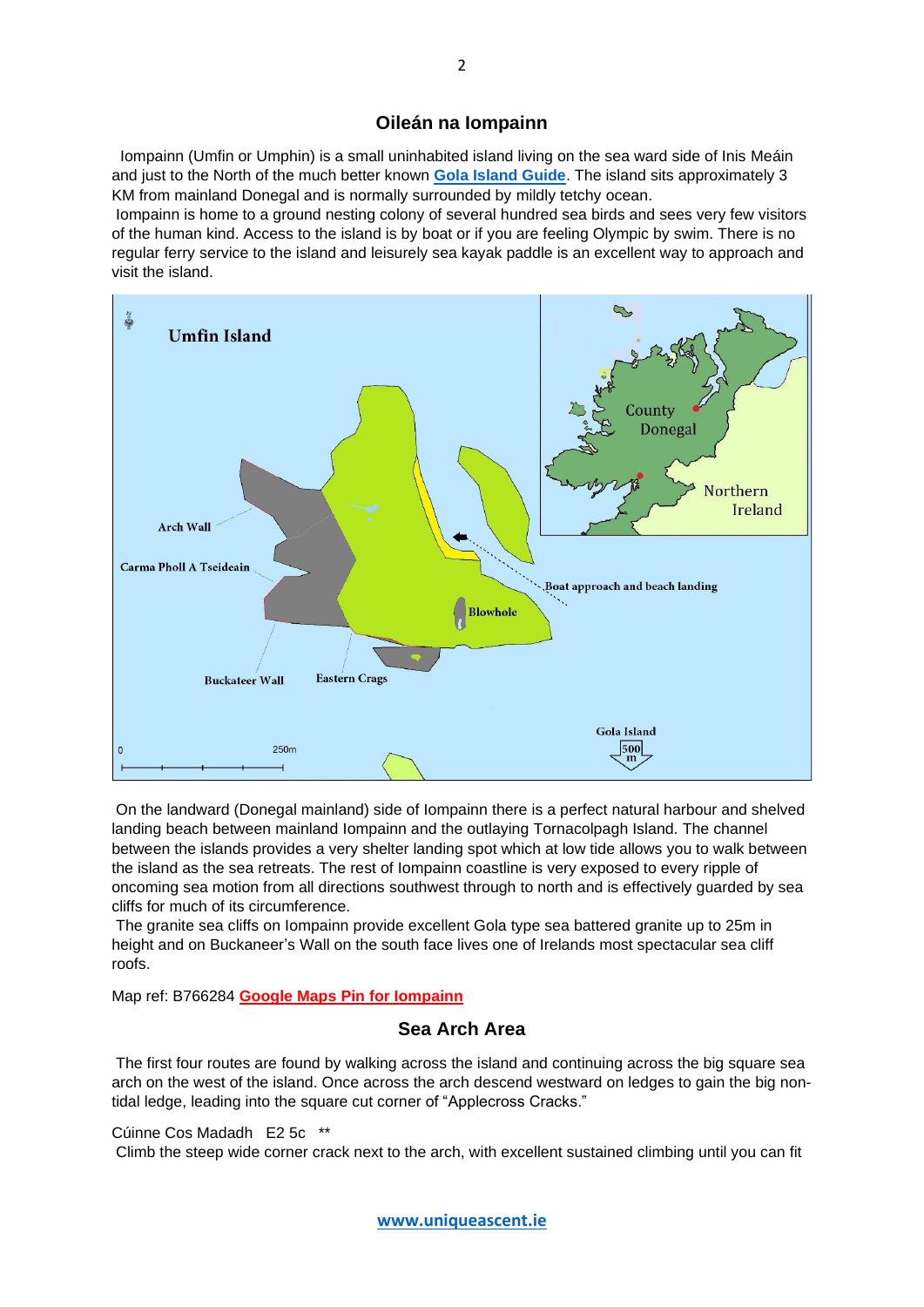into the crack. Access by abseil or tricky traverse in from "Applecross Cracks" recess to right. *L. Murdiff, I. Miller 06/06/22*



Fernenst the Foam VS 4b 15m \* Left of "Applecross Cracks," climb onto the arete and surmount a couple of steps, before a fine exposed exit onto the top. *A. Tees, V. Schafer 19/06/10*

Applecross Cracks 10m

There is a step on the ledge, and twin cracks directly above. Climb these to almost the top, step right and climb the crack in this higher section of wall on good holds and gear. Delightful, and easier than it looks.

*A. Tees, V. Schafer 19/06/10*

Trasna an Bhalla HS 4b \*

Climb the right trending diagonal crack, tricky at first leading to excellent flowing climbing above. *I. Miller, F. Fionnlaoich 05/06/22*

On the south facing walls (looking towards Gola) on the seaward side of the arch.

Doimhneacht S 4a 10m

Across the arch and descend on huge tidal ledges until you arrive at the first place where a rope would be a good idea to continue. Climb the deep corner groove above to the summit. *I. Miller, F. Fionnlaoich 05/06/22*

Navajo HVS 5a 10m Climb the obvious crack teetering up the wall left of the sea arch. Ab approach to ledge *D. Millar, M. Boner 06/10*

#### **Buckateer Wall**

Buckateer E2 5b 20m

Climb the leftwards flying crack in overhanging wall. Start in the centre of the wall and then follow a prominent crack to where it veers leftwards on overhanging ground. Swing wildly on jams and buckets, reaching left to finish.

*A. Anderson, C. Bull, G. Huxter 27/07/97*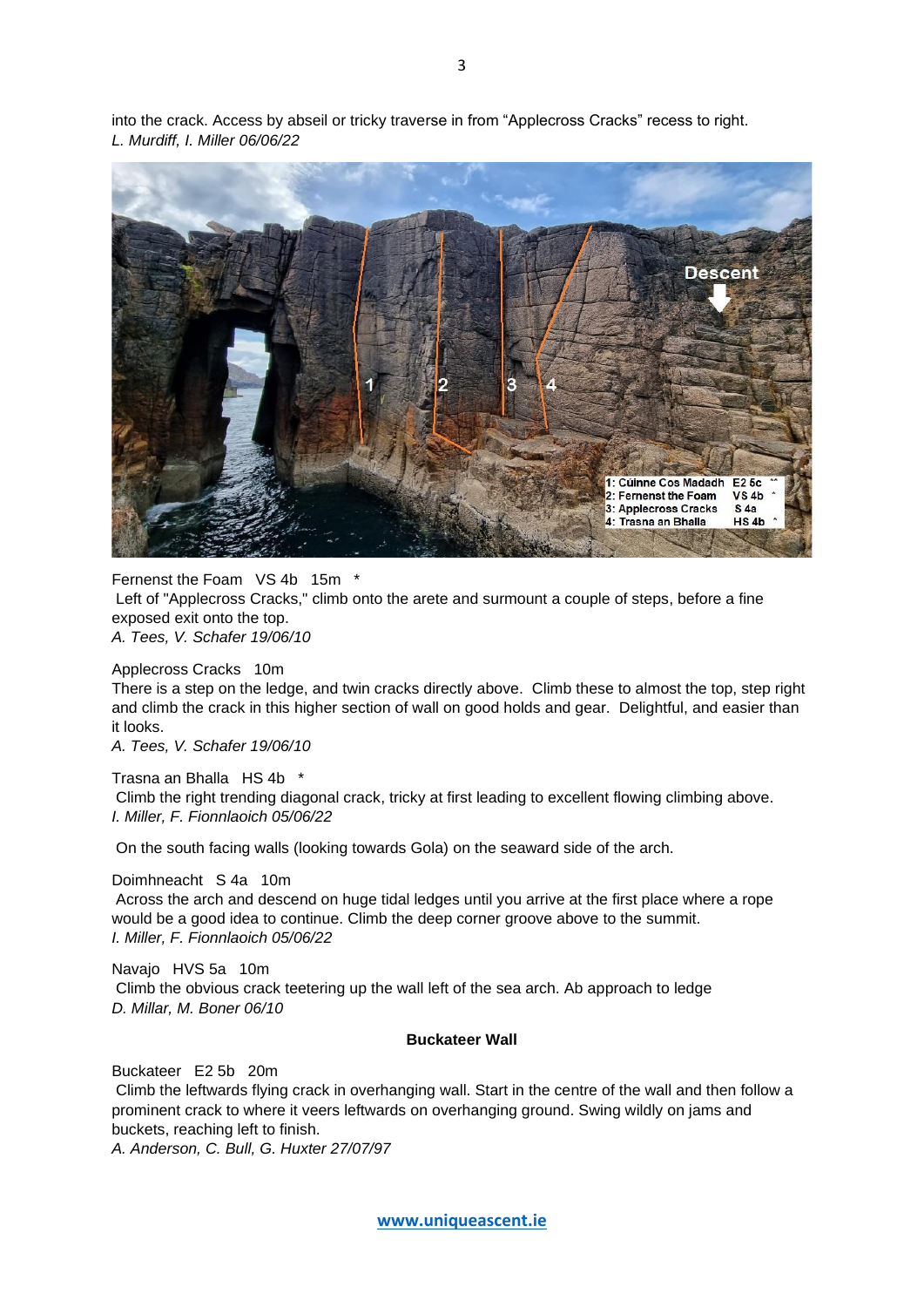Harbinger E3 6a 20m Takes the next crack left of 'Buckateer. Boulder start and steep moves allow an overhanging groove to be reached more easily at 11 m. Finish up this directly in a good position. *K. Pyke, G. Huxter 27/07/97*

Tierdrops E3 6a 20m

To the right of 'Buckateer' there is a three tier wall with crack systems. This route takes the central line. A powerful reach gains the first ledge. Painful jams the next. Continue steeply up the black cracks in the final tier.

*A. Anderson, K. Pyke, G. Huxter 28/07/97*

Splush Wall VS 4c 15m

Takes the east-facing wall forming the corner of the Buckateer area. Starts to the left corner chimney. Climb up and left to the centre of the wall. Move in fine positions and on good holds to finish up this directly.

*K. Pyke, A. Anderson, G. Huxter 28/07/97*

Curach Crack HVS 5a 25m \*\*

Climb the arete/crackline to the right of the arch (facing in).Start on the ledge beneath the arete. Follow the wide cracks in the arete until it moves onto the wall. Then directly up the wall on easier ground to finish.

*C. Bull, A. Anderson 29/07/97*

Diminishing Returns E1 5b 20m Start at the right end of the face bordered by large ledges. Follow the first thin crack line directly, moving left on face holds at the top. *K. Pyke, C. Bull, A. Anderson 29/07/97*

#### Hurrican Dan E2 5c 25m

Storm Wall (right of Buckateer- When facing in) "Hurrican Dan" Climbs the right fork of the bifurcating crack in the middle of the wall. Climb the steep crack for 6m to where it splits. Take the right fork up to the roof. Climb directly over the roof and ground above to finish. *G. Kirk, G. Huxter 01/08/97*

Mungo Park's Missed Opportunity E4 6a 25m

Action Zawn (right of Storm Wall facing in) In the middle of the wall, there is a prominent crack/groove line. This route takes a crack and steep wall immediately left of this. Mungo Park's Missed Opportunity E4/6. 6a with rests. (Was not returned to for clean ascent due to bad weather).Ciimb easily up to a small overhang, pull through this and then continue strenuously up the crack. Leave this and continue directly up to steep wall via horizontal breaks to the top. Very steep and powerful climbing.

*G. Huxter 29/07/97*

Saved from the Gall VS 4c 12m Climbs the leftward trending crackling on the seaward wall (left of 'Carlins Corner') *F. McCloskey, S. Carlin 06/08/97*

Bridge over Troubled Waters V.Diff 10m The most westerly 'V' groove before descents and ledges. *F. McCloskey, S. Carlin 06/08/97*

Tooce Mwaih HS 4b 10m Carma Pholl ATseideain The First inlet north of the main wall. Both routes here are described as short but good. Tooce Mwaih climbs the main crack and flakes on the north wall, opposite `Spot'. Easier than it looks.

*F. McCloskey, P. Lemoine 05/09/98*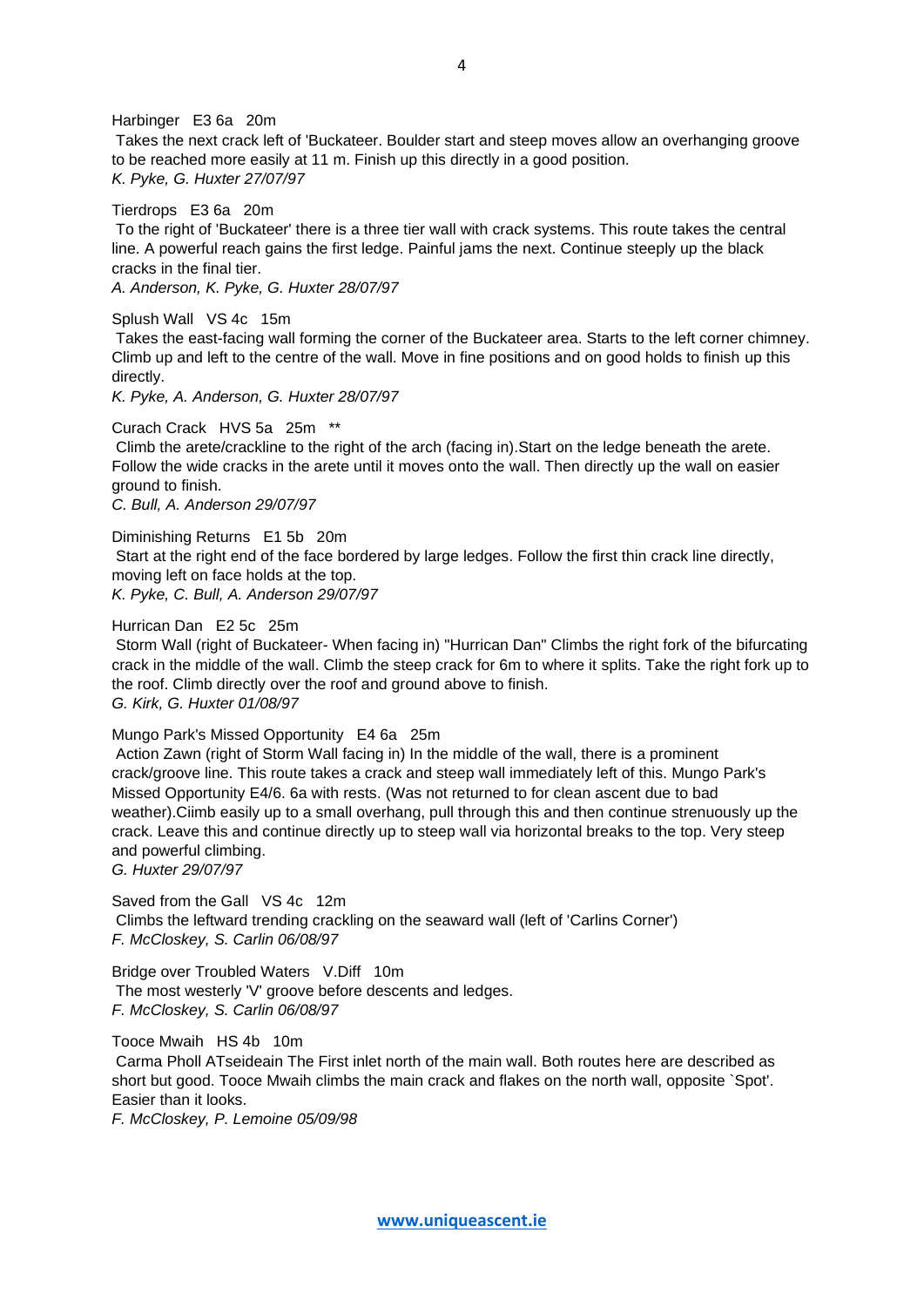Arete Patrick VS 5a 10m Climb the wall and arete left of'Tooce Mwaith'. *F. McCloskey, P. Lemoine 05/09/98*

Spot VS 4b 15m This is on the South wall, opposite the two routes above. Start on ledge, on left end of this wall, well above the sea. Traverse right to wet crack. move right at overhang (crux) or climb the flared offwidth overhang. Exposed but safe. The lower half of this route could be added to, but would be a lot harder. *F. McCloskey, P. Lemoine 05/09/98*

Cogadh na gCarad VS 4c 10m First corner crack East of An Straighre Dubh (descent). Up corner to ledge. Avoid juggy overhang by moving slightly right (crux) or climb overhang direct at 5c? *F. McCloskey, P. Lemoine 05/09/98*

Fold Mhona HS 4b 10m Abseil down west face of walls south of Camas Pholl a tSeidean. Climb the stepped corner midway along. Crux at top. *P. Lemoine. F. McCloskey 05/09/98*